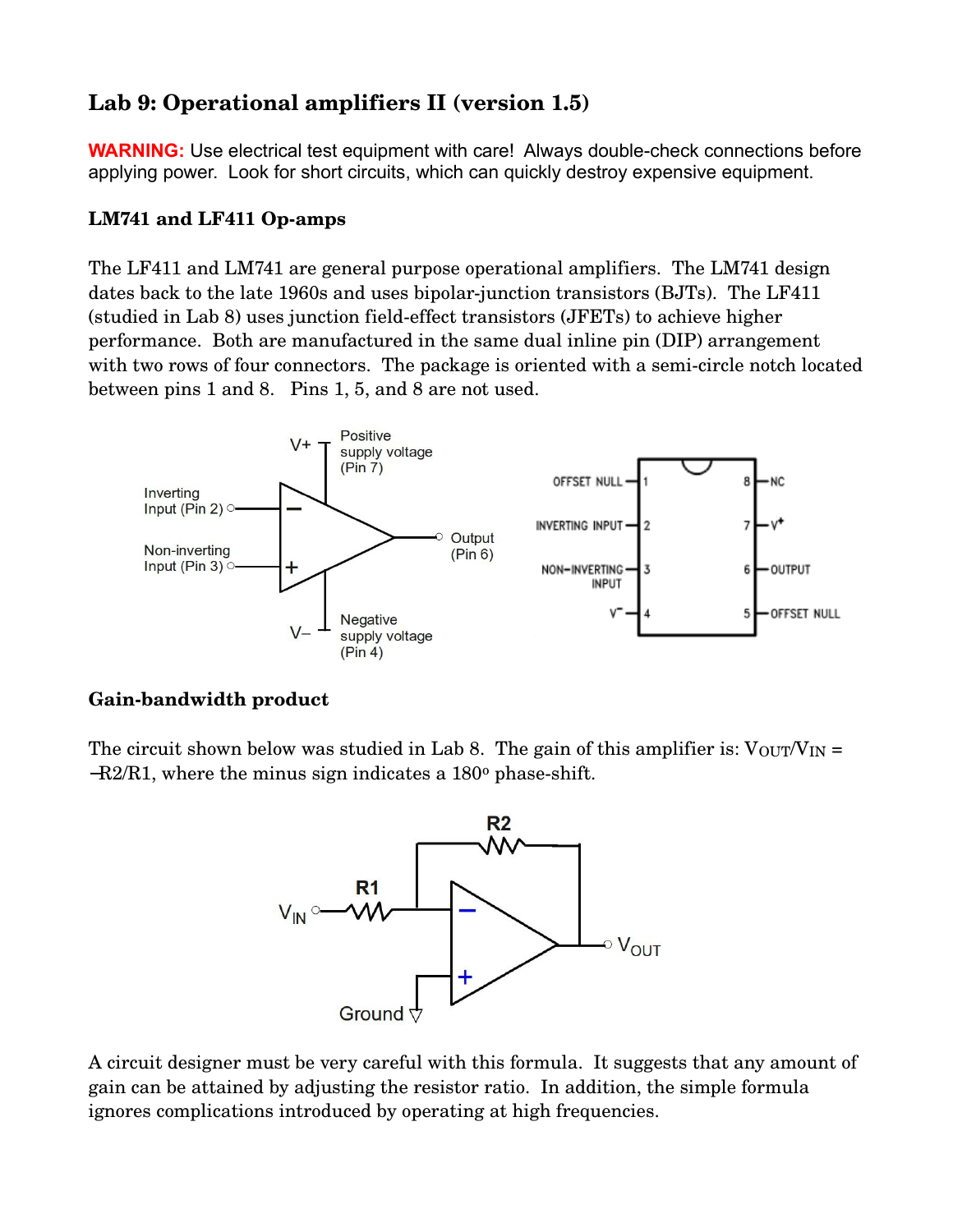The gain-bandwidth product of an op-amp characterizes its ability to provide the desired gain at a chosen operating frequency. This number is listed on the manufacturer's specification sheet. It is best illustrated by example. An op-amp with gain-bandwidth product of 1 MHz can provide a *maximum* gain as shown in the following table:

| <b>Frequency</b>   | Maximum gain |
|--------------------|--------------|
| 1 MHz              | 1(0dB)       |
| $100 \mathrm{kHz}$ | 10(20 dB)    |
| $20 \text{ kHz}$   | 50(34 dB)    |
| $5 \mathrm{kHz}$   | 200 (46 dB)  |

Notice that the product of Frequency x Gain =  $10^6$  Hz = 1 MHz. This op-amp would not be able to amplify more than 10x at 100 kHz. If the application calls for more gain, a second stage would be needed or a higher spec op-amp could be substituted.

The goal here is to use the Bode analyzer to find the gain-bandwidth product of both the LM741 and LF411. Build the above circuit following the same procedure as in Lab 8. Always measure components before placing them in the circuit as you will need accurate values for the analysis. With the Elvis board powered off, connect pin 7 to the +15V and pin 4 to −15V voltage sources on the lower left. Be sure to connect the non-inverting opamp input to the power supply ground on the Elvis board (adjacent to the  $\pm 15V$  DC supply pins). Set an appropriate gain with R1 and R2 and display the amplitude response (VOUT/VIN) as a function of frequency using the Bode tool. You are looking for behavior resembling a low-pass filter but *without* any external capacitor present in the circuit. The gain should exhibit a sharp rolloff/reduction from the nominal value of  $-R2/R1$  at sufficiently high frequencies.

**Note:** One must be careful not to generate an output signal that exceeds the  $\pm$  15V limits of the power supply. For example, if the peak amplitude of the Bode analyzer is set for 1V and  $R2/R1 = 100$ , the amplifier will clamp the gain at a much lower value (below 15) and thereby greatly distort the data. Setup your circuit so this output clipping does not occur by reducing the gain, lowering the input voltage level, or both.

In the high frequency range (i.e. significantly above the cutoff kink), you can read the gain at several frequencies and determine the gain-bandwidth product of each op-amp. When you have values for both devices, show them to the instructor.

#### **Slew rate**

Another practical issue with op-amps is that they cannot reach an arbitrary output voltage, infinitely fast. This limitation is called slewing. Slewing of an op-amp can be observed using a fast square-wave voltage input  $V_{IN}$  (if using the external function generator, set for High-Z with no offset). Monitor the input signal on Channel 1 of the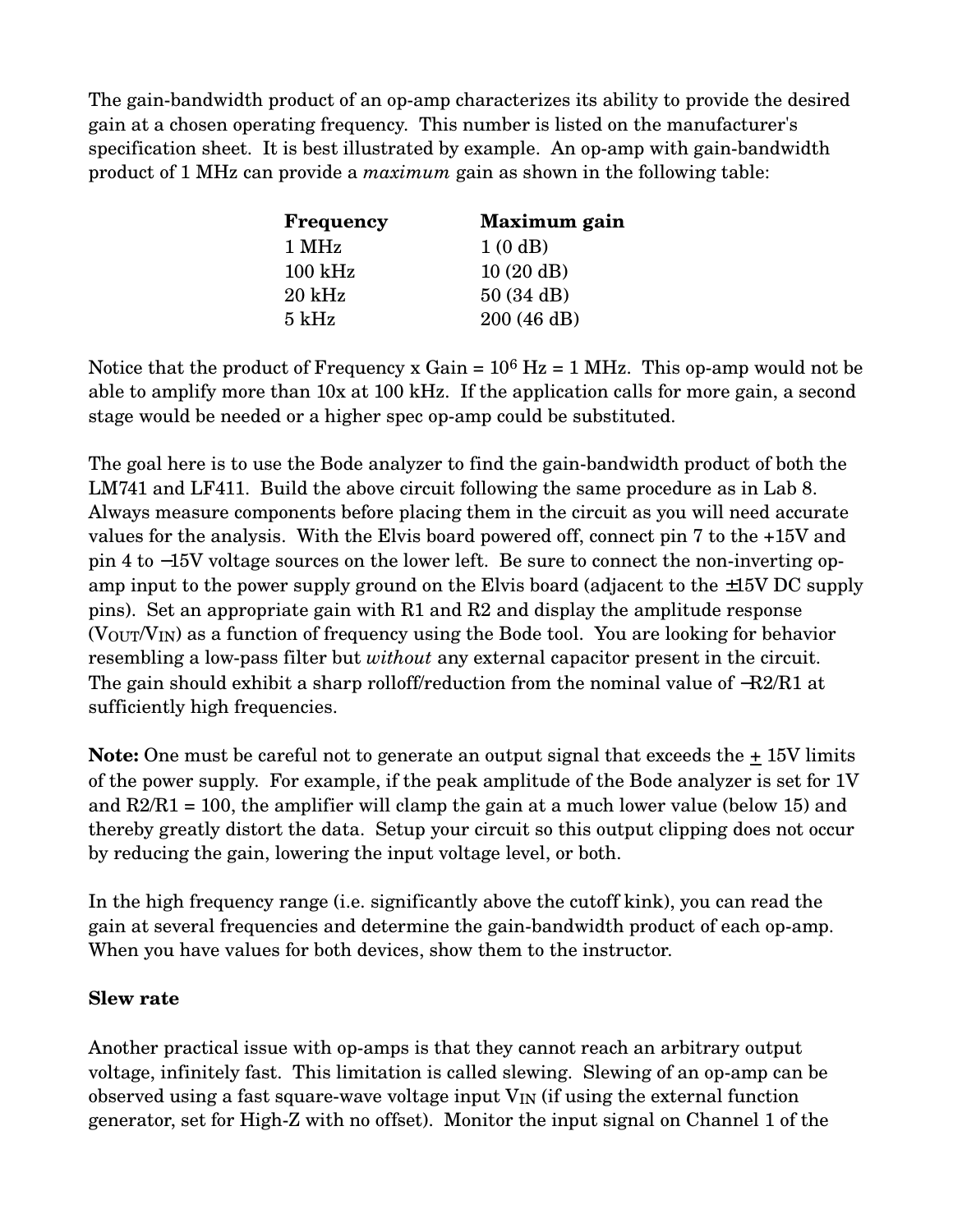oscilloscope. If distortion of this wave occurs when the signal is connected to the op-amp, you should increase the resistor values. Use a scope probe to look at the output waveform (VOUT) on the second channel. Adjust the input voltage, frequency, and gain as necessary to cause the output waveform to deviate from an ideal square wave. Be aware of potential clipping problems described in the preceding paragraph. A sketch of a slewed square wave is shown in the lecture slides. The slope of the leading edge of the output waveform defines the slew rate, expressed in Volts (on vertical scale) per µs (on horizontal scale). Measure the slew rate for both the LM741 and LF411 and show to the instructor.

#### Low-pass filter (integrating amplifier)

When designing an active filter circuit, one must be aware of limitations imposed by the opamp such as its gainbandwidth product and slew rate. Build the following circuit using the LF411 with  $R1 = R2 = 4.7$  kΩ and  $C = 10$  nF.



Launch the Bode analyzer and scan the frequency from 100 Hz to 20 kHz. This range corresponds to audio frequencies where the op-amp should behave ideally. If the ratio R2/R1 is increased significantly, however, this won't be the case. Confirm that you have low-pass filter behavior and save the data for later analysis.

#### **Band-pass filter**

The band-pass filter combines the characteristics of the low- and high-pass circuits. Modify the low-pass amplifier by building the following circuit with component values: R1  $= 470 \Omega$ , R2 = 4.7 k $\Omega$ , C1 = 330 nF, and C2 = 22 nF (use disc ceramic capacitors if available). Measure the values with the Elvis board DMM. Do not stray too far (> 20%) from these specified values or the circuit will not function as a band-pass filter.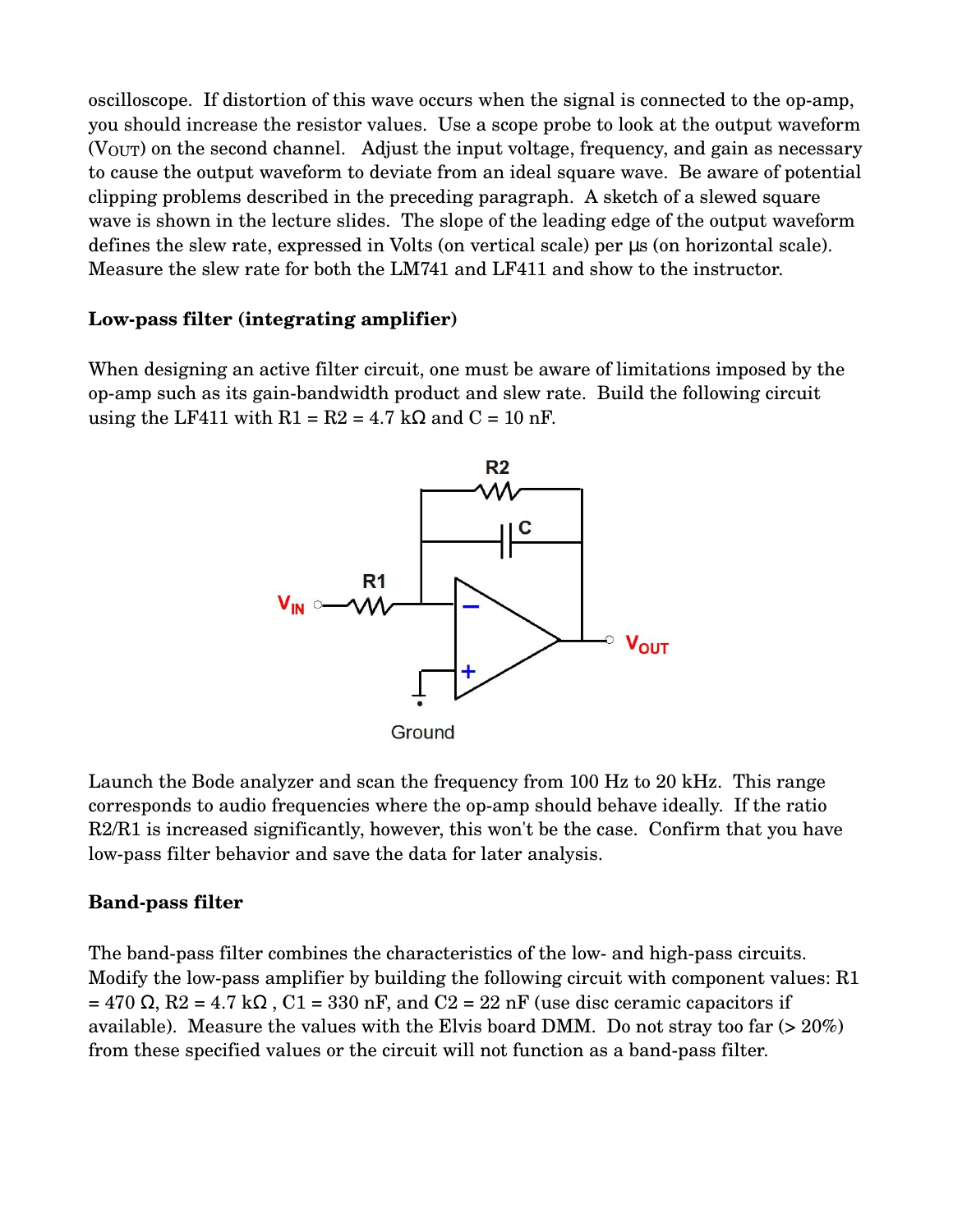

Repeat the Bode analyzer measurement for the same span of frequencies. You should see distinctly different behavior in both amplitude and phase compared to the low-pass filter. In particular, the amplitude response should exhibit on obvious peak/plateau corresponding to the central passband frequencies. If this is not the case, troubleshoot the circuit using the frequency generator and oscilloscope functions of the Elvis board. When acceptable Bode data is obtained, save it to a .txt file for analysis.

#### **Writeup**

1) Analyze the data of the low-pass and band-pass amplifiers by providing model curves for both the voltage amplitude and phase. As in previous labs with passive components (only resistors, capacitors, and inductors), the response of the above active filters is a complex number  $(G)$ . For the inverting amplifier it is the ratio of the feedback impedance  $(Z_F)$  to the input impedance  $(Z_{IN})$  for an ideal op-amp:

$$
G = \frac{V_{OUT}}{V_{IN}} = -\frac{Z_F}{Z_{IN}}
$$

For the low-pass amplifier  $Z_{IN} = R1$ ;  $Z_F$  is the parallel combination of R2 and C2. The band-pass amplifier has  $Z_{IN} = R1$  in series with C1;  $Z_F = R2$  in parallel with C2. The amplitude (dB) and phase (radians) are:

Amplitude (dB) = 
$$
20\log_{10} |G|
$$
  
Phase (rad) =  $\text{atan}\left[\frac{\text{Im}(G)}{\text{Re}(G)}\right]$